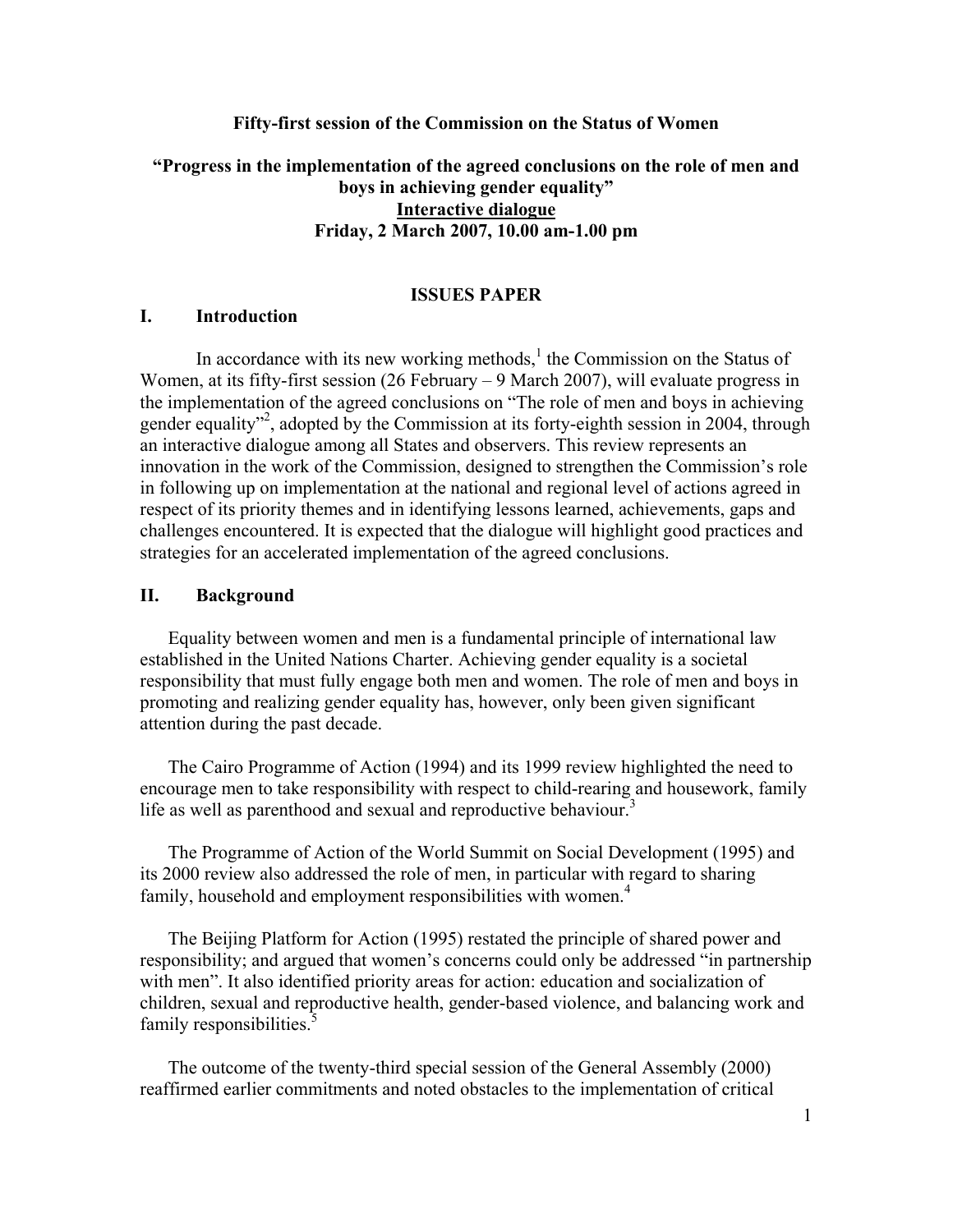areas of concern, for example (i) persistent gender stereotyping and insufficient sharing of tasks and responsibilities within families, households and communities; ii) unequal power relationships between women and men which hindered women's ability to insist on safe and responsible sex practices; and iii) lack of communication and understanding between women and men on women's health needs.<sup>6</sup>

The role of men and boys was also addressed at the twenty-sixth special session of the General Assembly on HIV/AIDS (2001) which recognized the need to challenge gender stereotypes and attitudes and gender inequalities in relation to HIV/AIDS through the active involvement of men and boys.<sup>7</sup>

 In 2003, the United Nations Division for the Advancement of Women (DAW/DESA), in cooperation with ILO and UNAIDS, convened an Expert Group Meeting on "The role of men and boys in achieving gender equality" in Brasilia, Brazil. The meeting's recommendations informed the consideration of the topic by the Commission on the Status of Women at its forty-eight session.<sup>8</sup>

 At its forty-eight session, the Commission adopted agreed conclusions on "The role of men and boys in achieving gender equality" which put forward a series of recommendations to ensure men's involvement in efforts towards gender equality and the advancement of women. The agreed conclusions called on Governments, entities of the United Nations system and other stakeholders to, inter alia:

- promote reconciliation of work and family responsibilities;
- encourage the active involvement of men and boys in eliminating gender stereotypes;
- encourage men to participate in programmes designed to prevent and treat all forms of HIV/AIDS transmission and other sexually transmitted diseases;
- design and implement programmes to enable men to adopt safe and responsible sexual and reproductive behaviour;
- support men and boys to take an active part in the prevention and elimination of gender-based violence; and
- implement programmes to accelerate socio-cultural change towards gender equality, especially through the upbringing and educational process.

The agreed conclusions also pointed to the need to:

- identify and fully utilize the contexts in which men could be reached, particularly in male-dominated institutions, industries and associations; and
- sensitize men on their roles and responsibilities in the promotion of gender equality and the full enjoyment of all human rights by women.

In the ten-year review of the implementation of the Beijing Platform for Action at the national level, Member States reported, inter alia, the following actions carried out to enhance the role of men and boys in achieving gender equality:

• public campaigns and education programmes to sensitize men and boys on gender equality;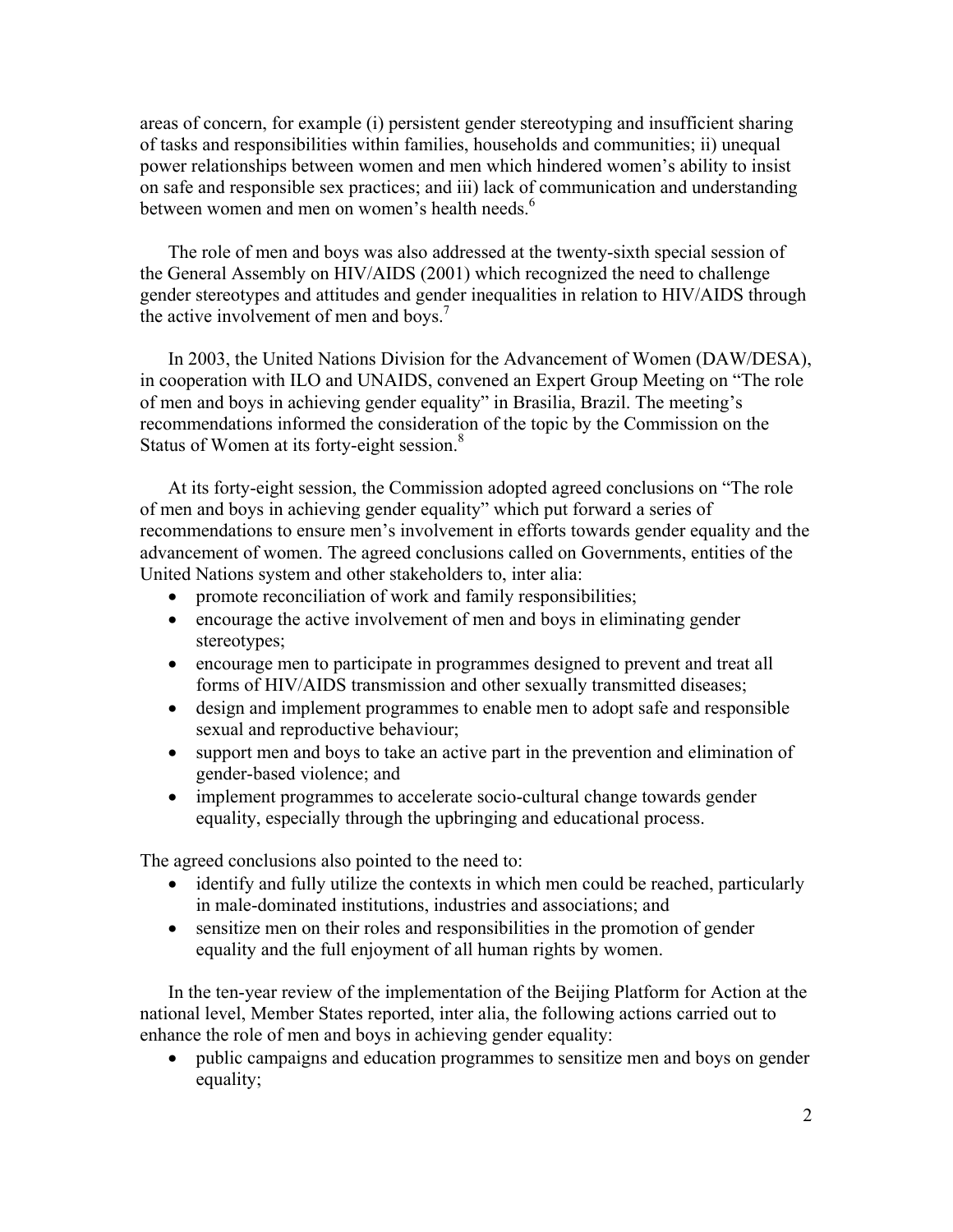- awareness-raising campaigns on men's roles in the elimination of violence against women and girls;
- parental leave schemes to provide better opportunities for both women and men to reconcile work and family responsibilities; and
- measures to increase male participation in protecting women's reproductive health and addressing the HIV/AIDS pandemic.<sup>9</sup>

Member States also highlighted the challenges in engaging men in the promotion of gender equality including:

- traditional beliefs concerning sexual values, roles and relationships among family members;
- insufficient measures to reconcile family and work responsibilities; and
- inadequate involvement of men in reducing the spread of  $HIV/AIDS$ <sup>10</sup>

The review emphasized that making progress on gender equality involved not only legislative and policy reform and implementation of programmes, but also changing attitudes and deeply engrained behaviours. The educational system and media were considered to be important in changing gender stereotypes, as were partnerships with NGOs, the private sector and leaders from all segments of society, including religious leaders. The review noted that country and context-specific actions were essential. It also highlighted that significant gains could be made through sharing experiences and good practices across regions. $^{11}$ 

# **III. Format of the interactive dialogue**

 The interactive dialogue will be introduced by two keynote speakers who will make presentations of 15 minutes. Member States, entities of the United Nations system and non-governmental organizations will participate in the ensuing dialogue, and will be encouraged to share their experiences in implementing the agreed conclusions on "The role of men and boys in achieving gender equality" highlighting achievements as well as continued gaps and challenges, and/or respond to the keynote presentations. Interventions from the floor will be limited to 3 minutes. A Chairperson's summary of the interactive dialogue will be prepared.

#### **IV. Issues for consideration**

 The dialogue will focus on the areas identified in the agreed conclusions where men and boys can function as agents for change, for example in: i) preventing HIV/AIDS; ii) promoting responsible sexual behavior; iii) combating violence against women and girls; and iv) promoting the equal share of responsibilities between women and men at the family and community levels.